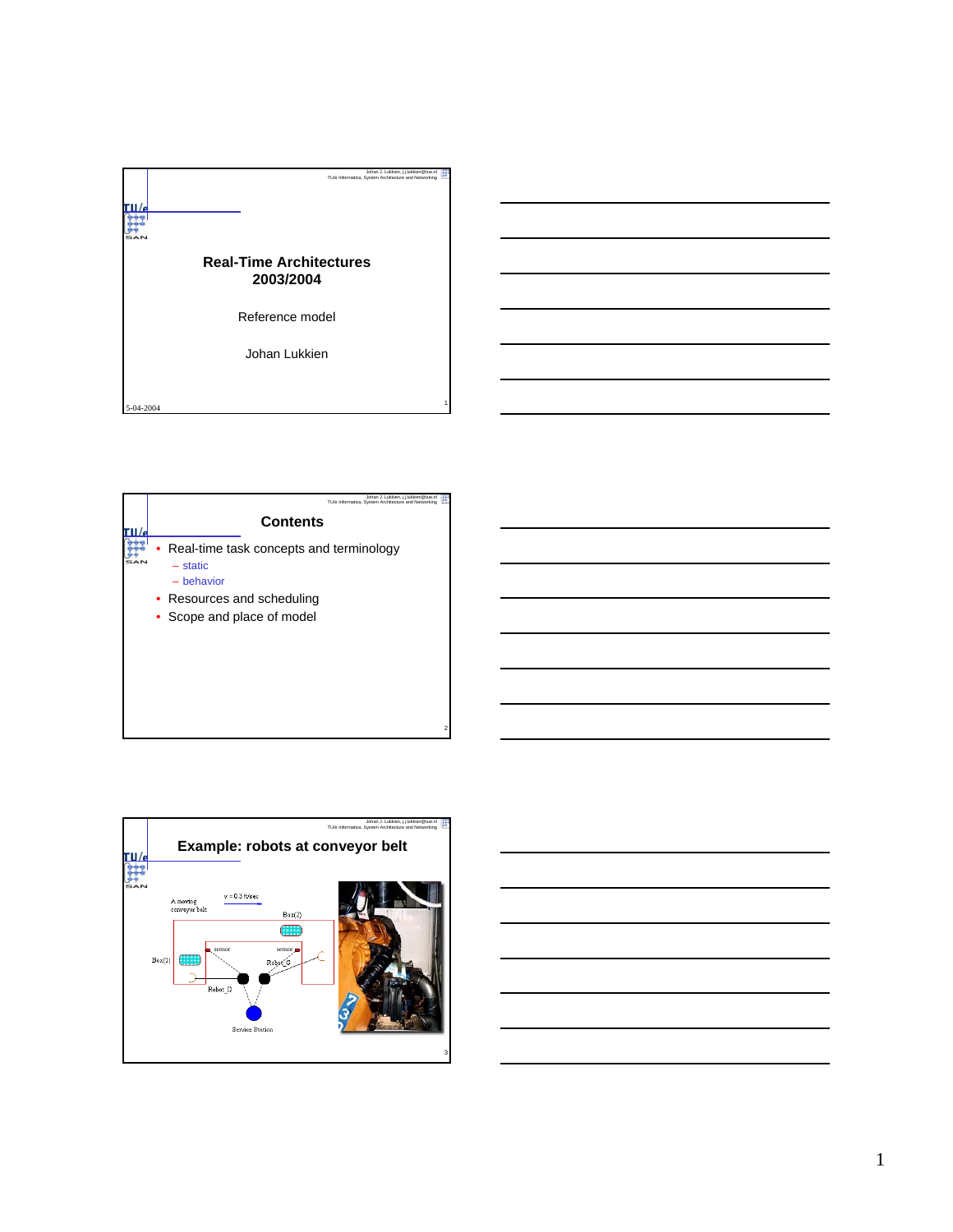

– ...but must be mapped eventually onto an execution environment

4

5

• OS, hardware, run-time system, ...



- 1-1, sometimes *1-n correspondence*
	- an (internal) event can also be (partial) execution of a task



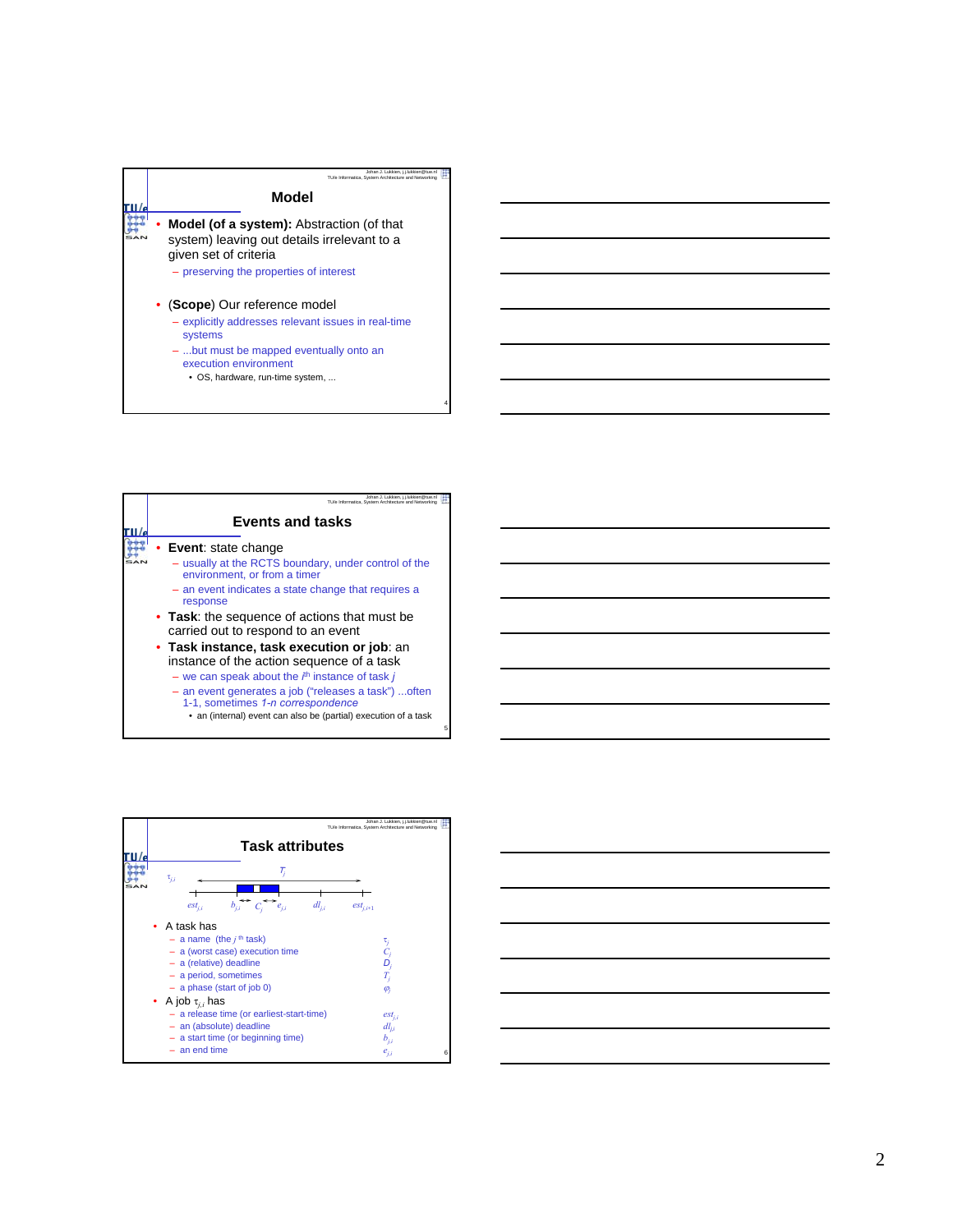





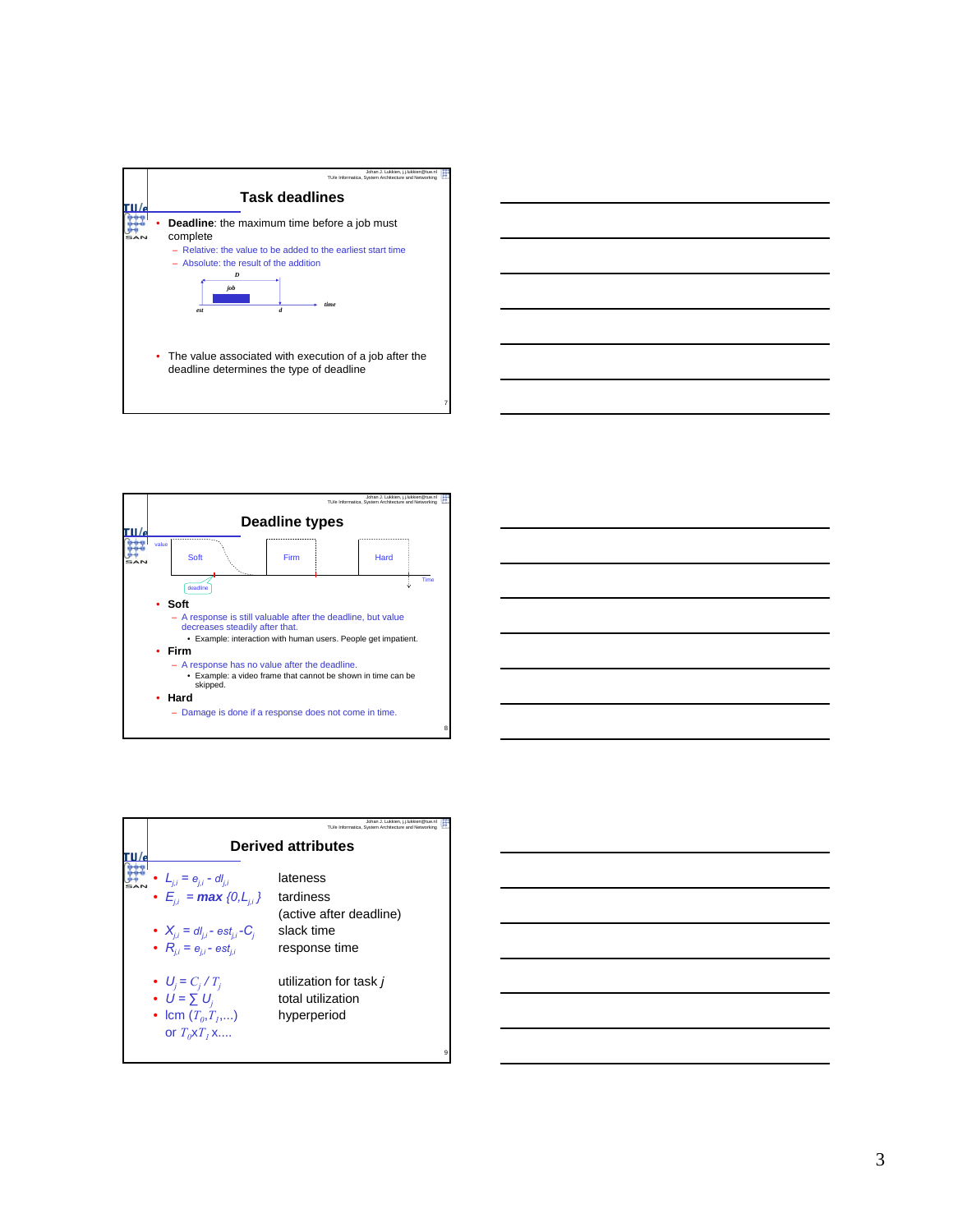

10



| Johan J. Lukkien, i.i.lukkien@tue.nl<br>TU/e Informatica. System Architecture and Networking                                  |    |
|-------------------------------------------------------------------------------------------------------------------------------|----|
| <b>Contents</b>                                                                                                               |    |
| Real-time task concepts and terminology<br>$-$ static<br>- behavior<br>• Resources and scheduling<br>Scope and place of model |    |
|                                                                                                                               | 12 |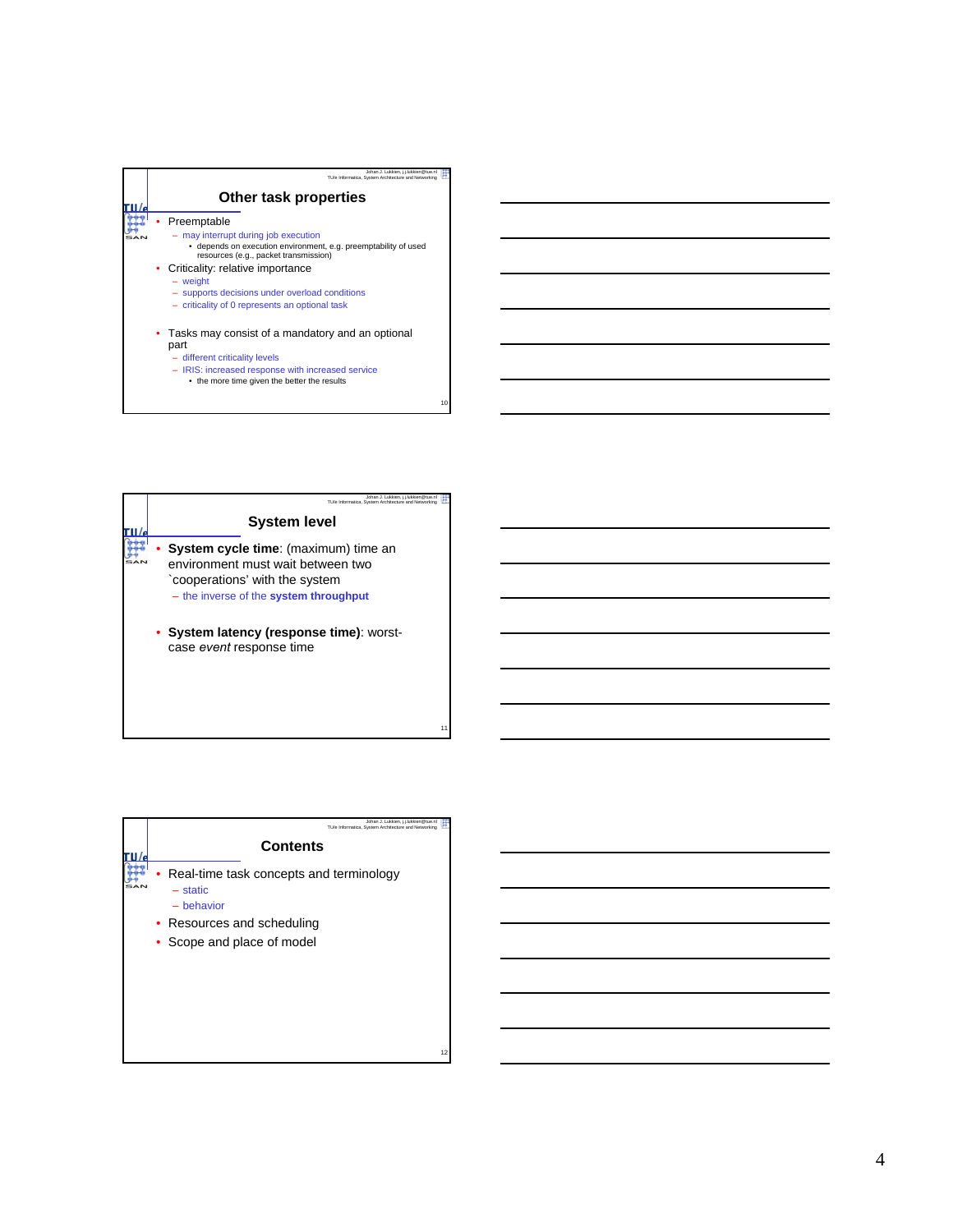





5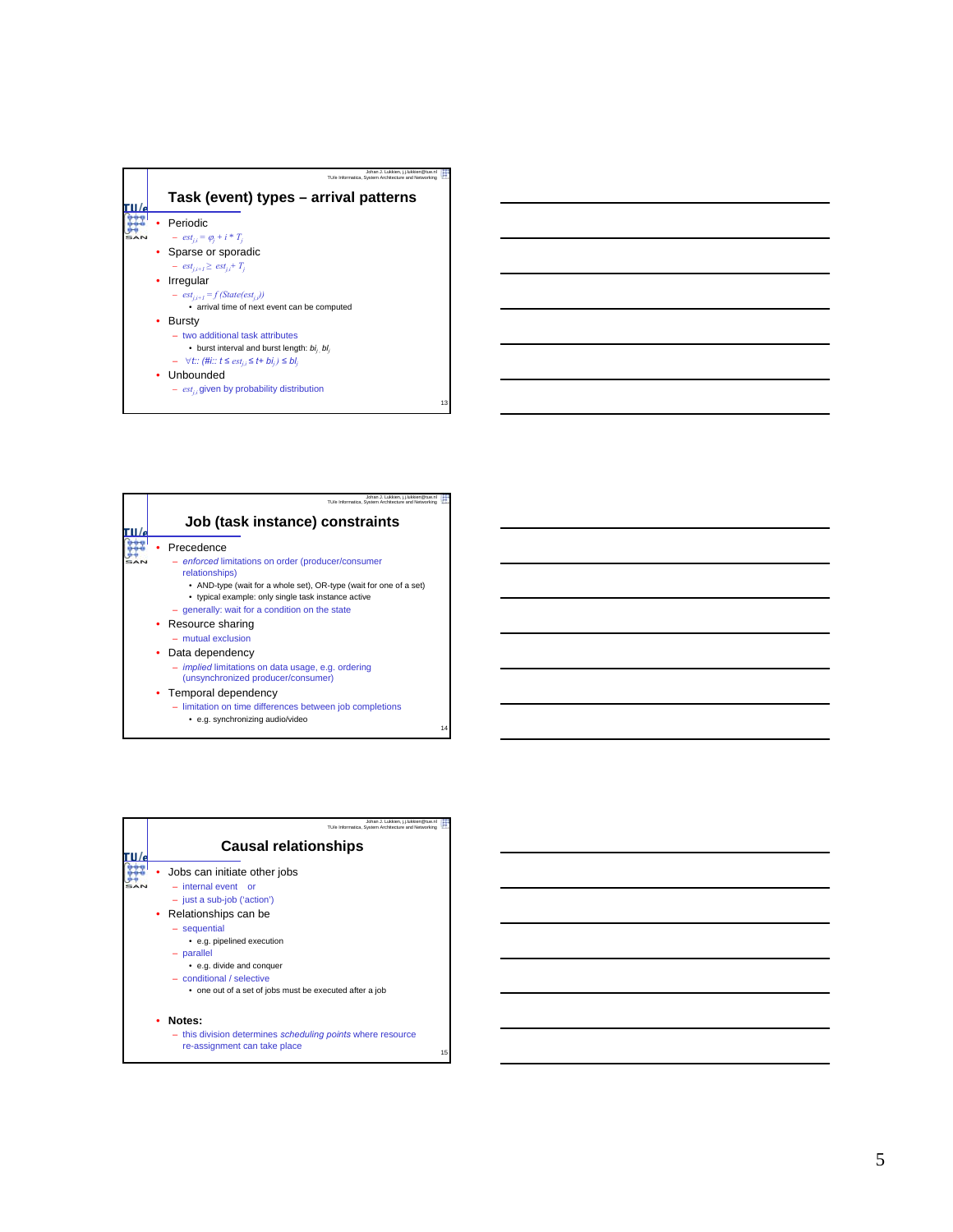

| Johan J. Lukkien, i.i.lukkien@tue.n<br>TU/e Informatica, System Architecture and Networking                                                        |
|----------------------------------------------------------------------------------------------------------------------------------------------------|
| Resources, scheduling (allocation)                                                                                                                 |
| <b>Resources:</b> processors, memory [also:<br>objects], interface cards, bus,                                                                     |
| - what a resource is, depends on the model of the<br>execution environment                                                                         |
| • i.e., OS, middleware or a run-time system<br>- resources may have attributes (e.g., speed, size, )                                               |
| • Resource scheduling (allocation): assignment<br>of resources to jobs (and, by consequence, to<br>tasks)                                          |
| $-$ S is a function that maps a time and a resource to a<br>job: $S(t,r) = \tau_{i,i}$ means that $\tau_{i,i}$ is assigned resource r<br>at time t |

17

| Johan J. Lukkien, i.i.lukkien@tue.nl<br>TU/e Informatica. System Architecture and Networking                                                                                                                                                                                                                                                                                                                                                                                 |    |
|------------------------------------------------------------------------------------------------------------------------------------------------------------------------------------------------------------------------------------------------------------------------------------------------------------------------------------------------------------------------------------------------------------------------------------------------------------------------------|----|
| Valid, feasible schedule                                                                                                                                                                                                                                                                                                                                                                                                                                                     |    |
| Let $S(t,r) = \tau_{i,i}$<br>S is valid:<br>- Every resource is assigned to at most one job<br>$\cdot$ S is a function<br>- Allocation obeys job timing properties<br>• e.g. $t \geq est_{ij}$ ; total assigned time does not exceed $C_{ij}$<br>- Scheduling is consistent with task/job constraints<br>$\bullet$ S is feasible:<br>- A valid schedule where required timing properties are satisfied<br>• e.g. end-times before deadlines (leading to worst case analysis) |    |
| •  or minimal cost function (like maximum lateness, average<br>response, loss rate, )<br>Question:<br>- What about: "every job assigned at most one processor?"                                                                                                                                                                                                                                                                                                              | 18 |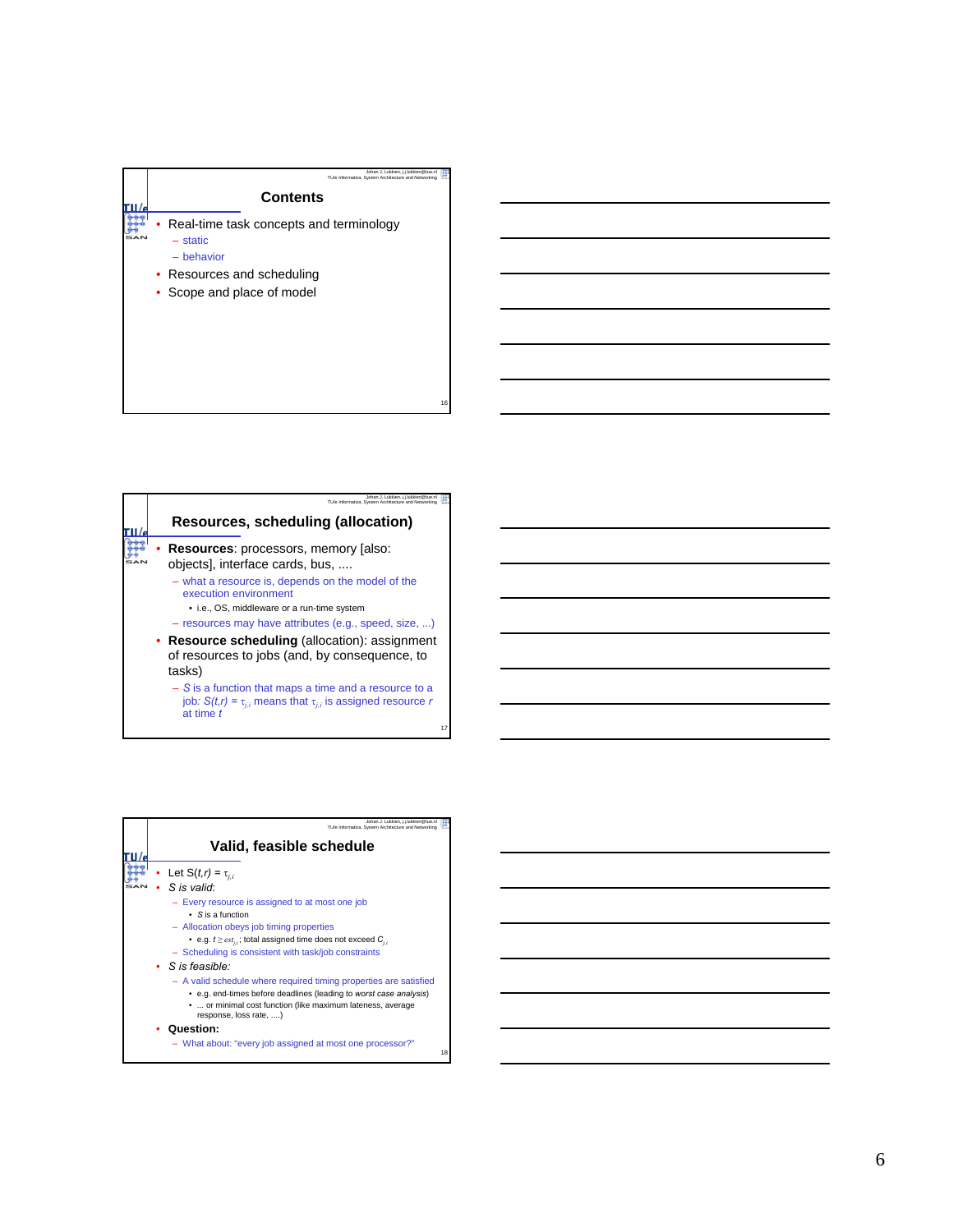## **Algorithm, Schedulability**

Johan J. Lukkien, j.j.lukkien@tue.nl TU/e Informatica, System Architecture and Networking

19

20

- Scheduling algorithm: – produces a schedule for a set of jobs and resources
- A set of jobs is *schedulable* if there exists an algorithm that produces a feasible schedule
- An algorithm is *optimal* if it finds a feasible schedule for every schedulable job-set
- **NOTE:**

ru/ m τ.

- both optimality and schedulability are with respect to a set of resources
- both can be formulated also in terms of tasks

| Johan J. Lukkien, i.i.lukkien@tue.nl<br>TU/e Informatica, System Architecture and Networking                                  |
|-------------------------------------------------------------------------------------------------------------------------------|
| <b>Contents</b>                                                                                                               |
| Real-time task concepts and terminology<br>- static<br>- behavior<br>• Resources and scheduling<br>• Scope and place of model |

| Johan J. Lukkien, i.i.lukkien@tue.nl<br>TU/e Informatica. System Architecture and Networking                                                                                                                                                                                                                                                                             |    |
|--------------------------------------------------------------------------------------------------------------------------------------------------------------------------------------------------------------------------------------------------------------------------------------------------------------------------------------------------------------------------|----|
| <b>Anomalies, limitations</b>                                                                                                                                                                                                                                                                                                                                            |    |
| <b>Theorem [Graham '69].</b> Suppose that a job<br>set is optimally scheduled on a multi-<br>processor with some fixed priority<br>assignment. Given are:<br>$-$ execution times<br>- number of processors<br>- precedence constraints<br>Then, the following can increase the schedule<br>length<br>- reducing execution times<br>- increasing the number of processors |    |
| - weakening precedence constraints                                                                                                                                                                                                                                                                                                                                       | 21 |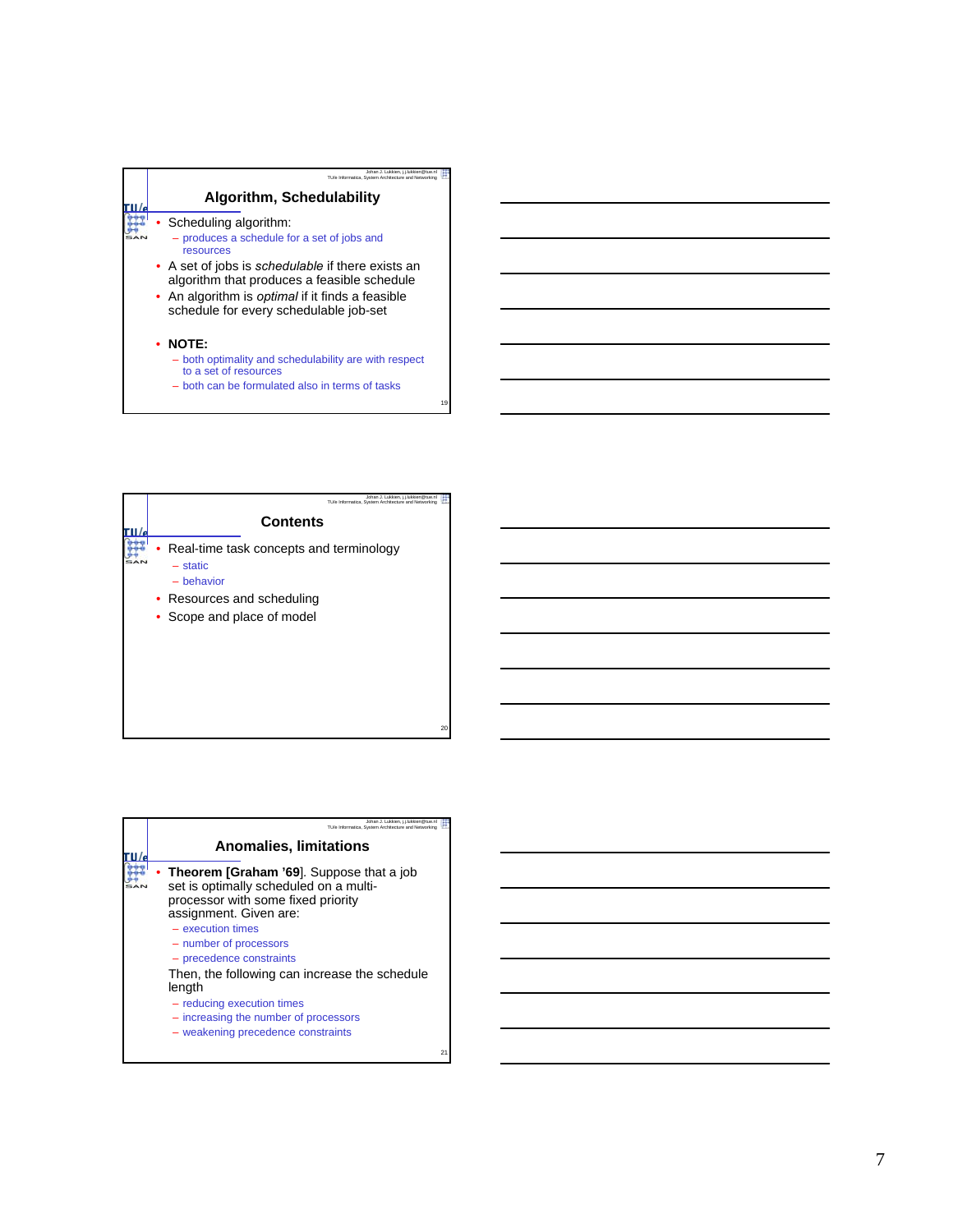